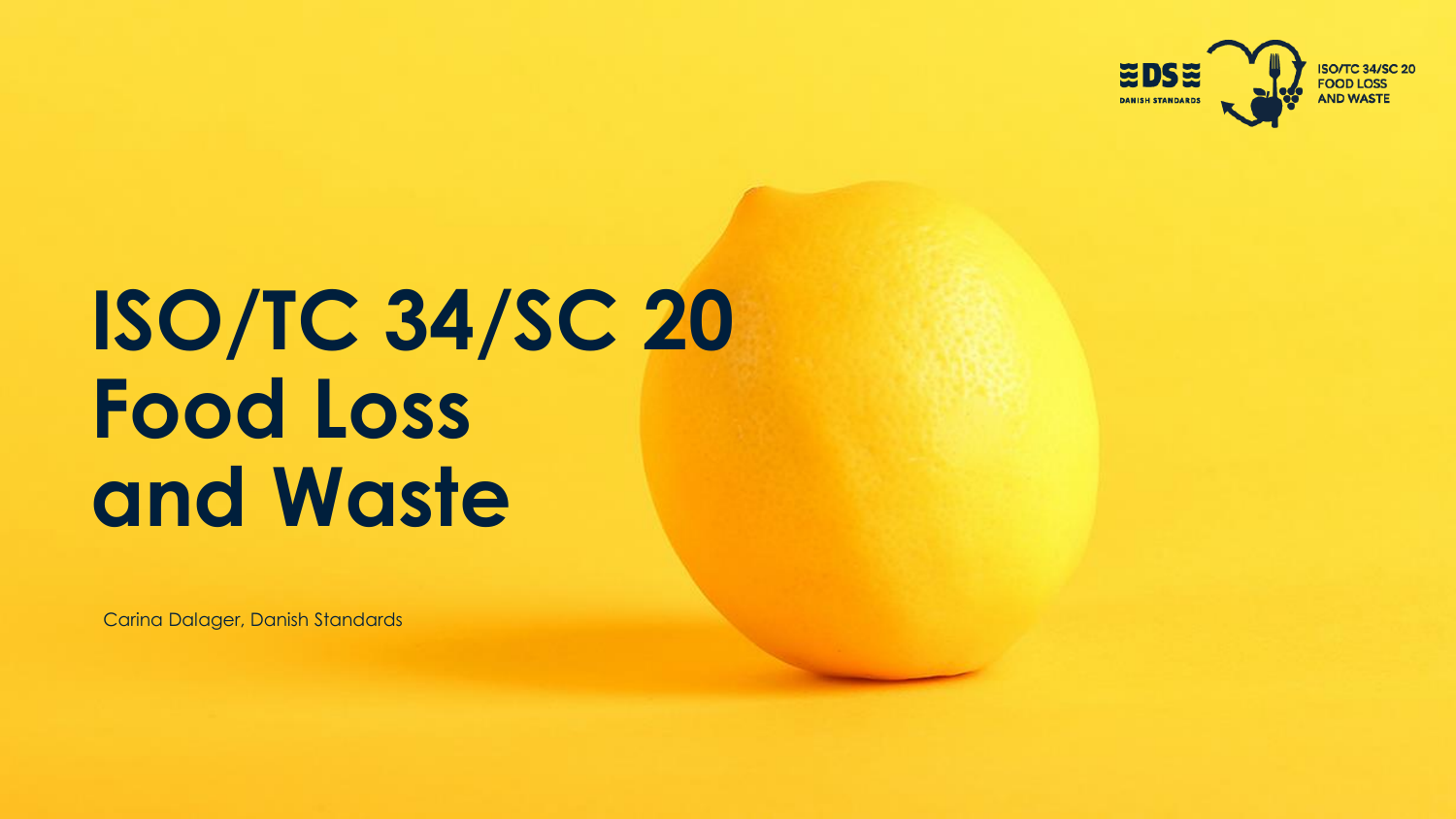

### **Foodwaste accounts for about 10 % of the world's CO2 emission**



- Nearly one third of all food produced worldwide is never consumed;
- Upscale all good intentions and initiatives;
- Provide organizations with tools to use their efforts to reduce foodwaste as a business advantage.
- SDG 12.3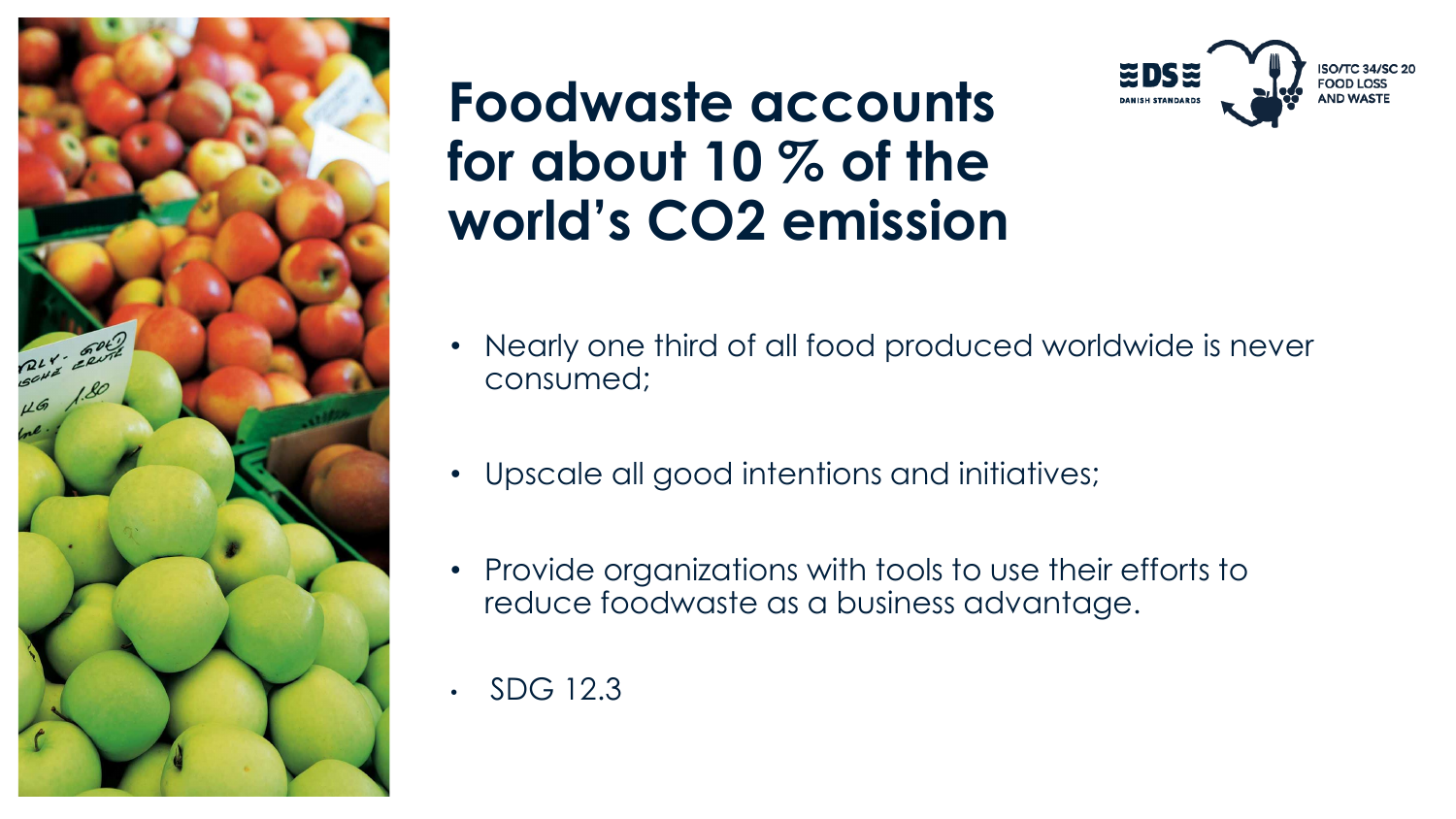**Proposal** 



ISO/TC 34/SC 20<br>FOOD LOSS<br>AND WASTE

# **Danish Standards Danish Ministry of Food**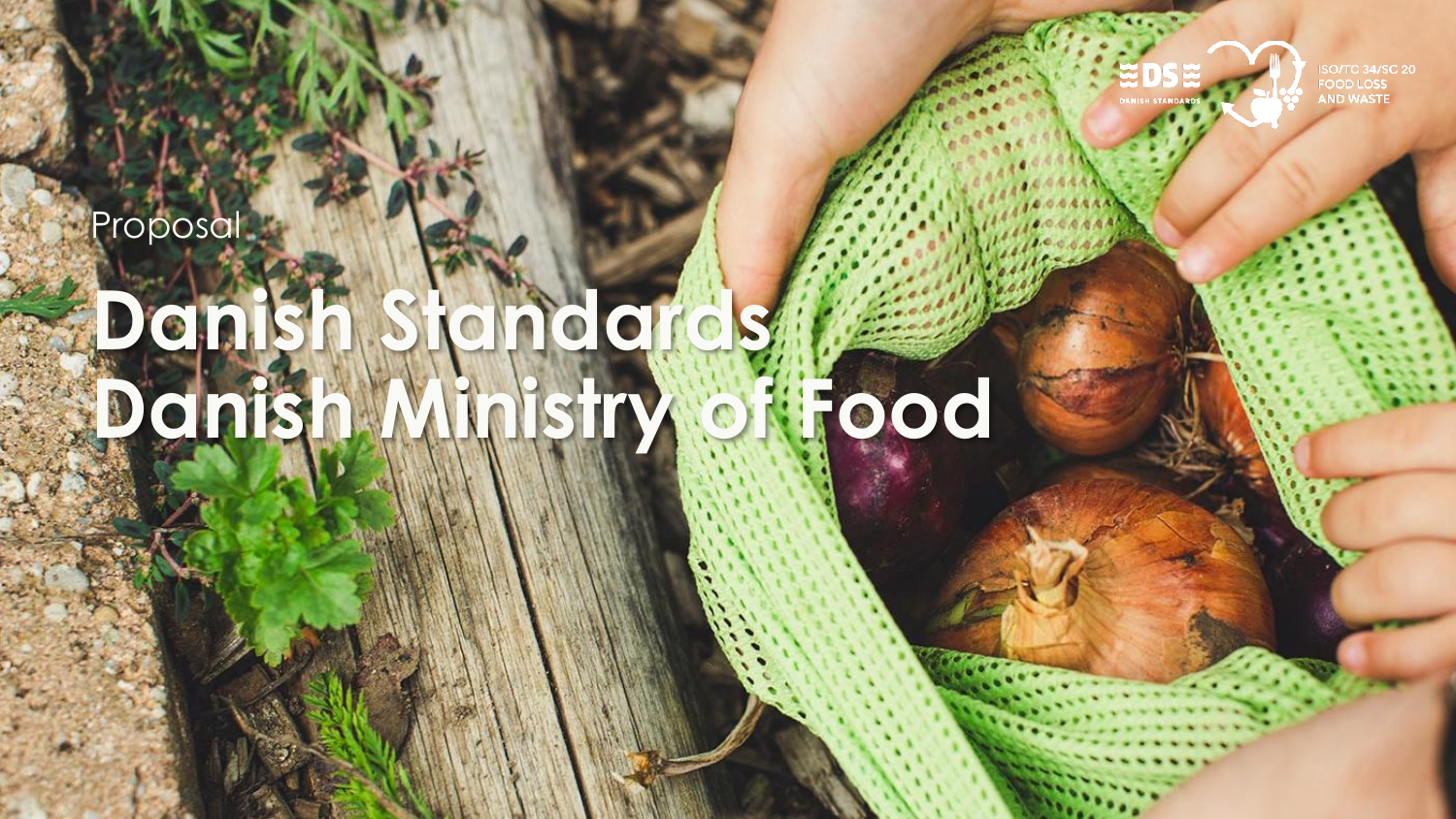

## **Proposed organization in ISO**



## Proposed SCOPE

Standardization of food loss and waste shall provide a framework for food organizations throughout the food chain, to work actively and effectively with measuring and reduction of food loss and waste.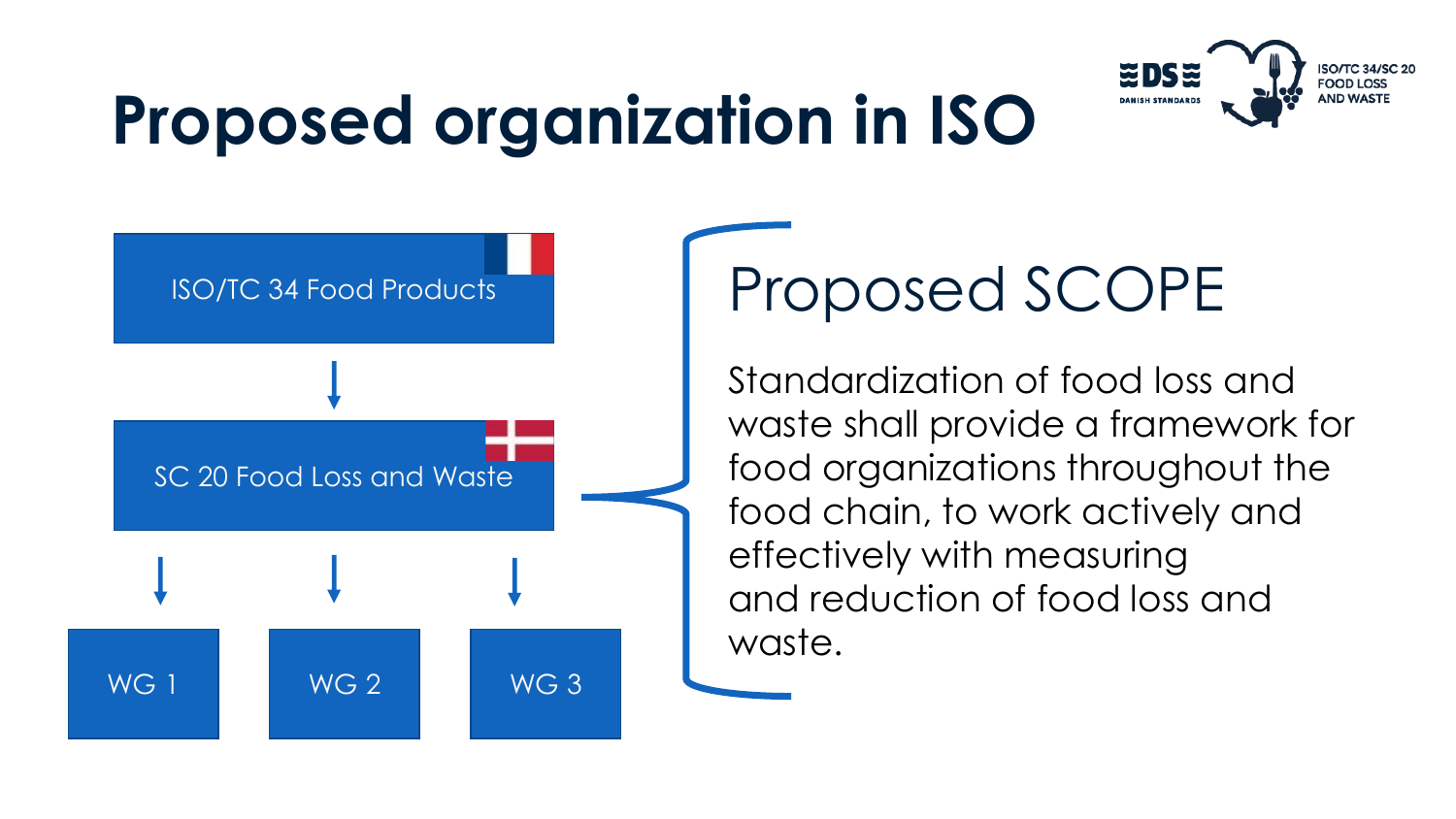



## **Proposed SC 20 documents**

#### **First document:**

• A management system standard with definitions, frameworks, and generic requirements (certifiable)

#### **Second step:**

- A guide with best practice tools designed to fit different levels of strategic goals for different sizes of organizations.
- A document with measuring methods for determining food loss and waste in uniform ways so that progress can be verified based on a common reference framework.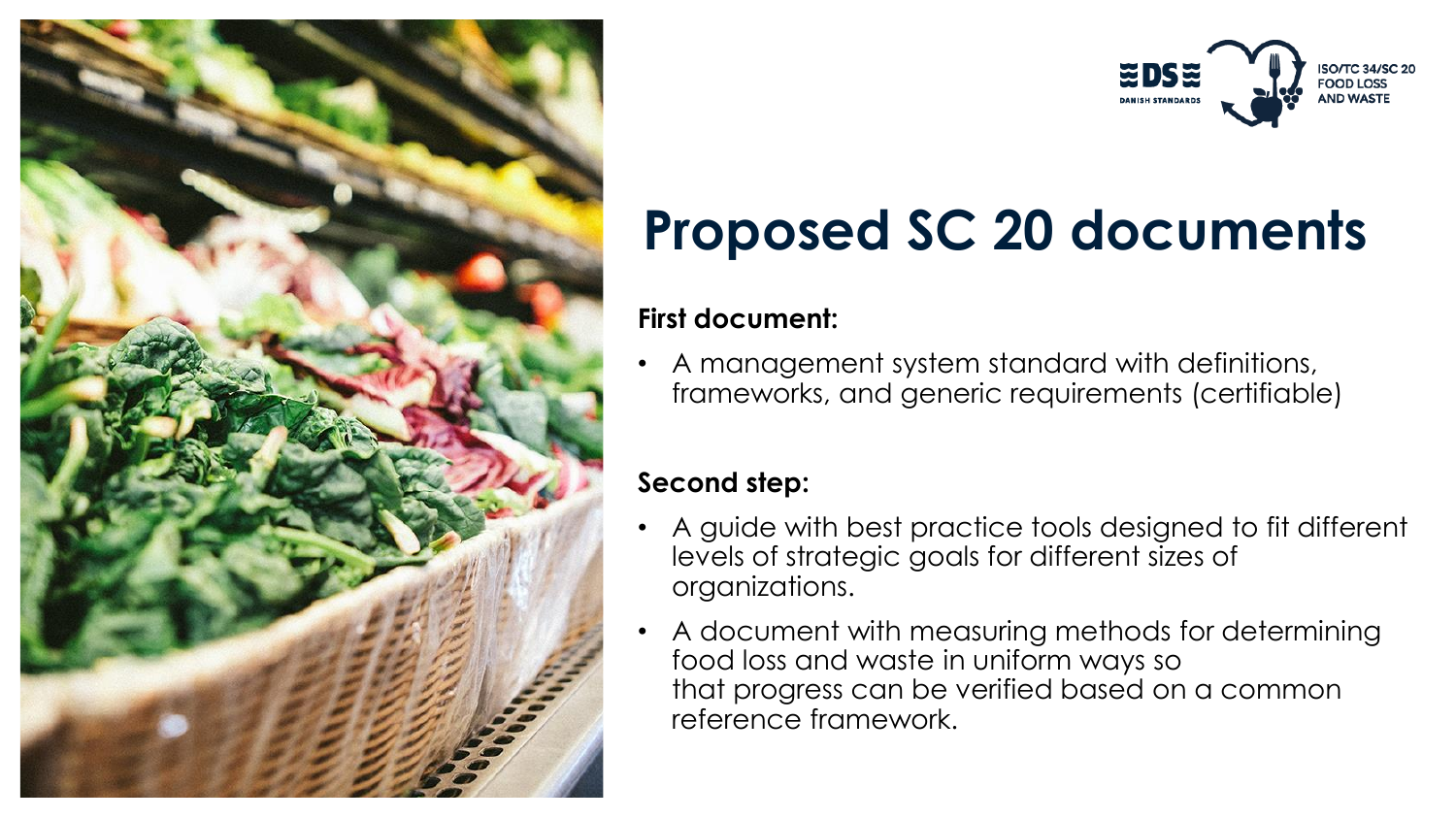### **Estimated timeline**





1st national mirror committee meeting – set<br>the national team